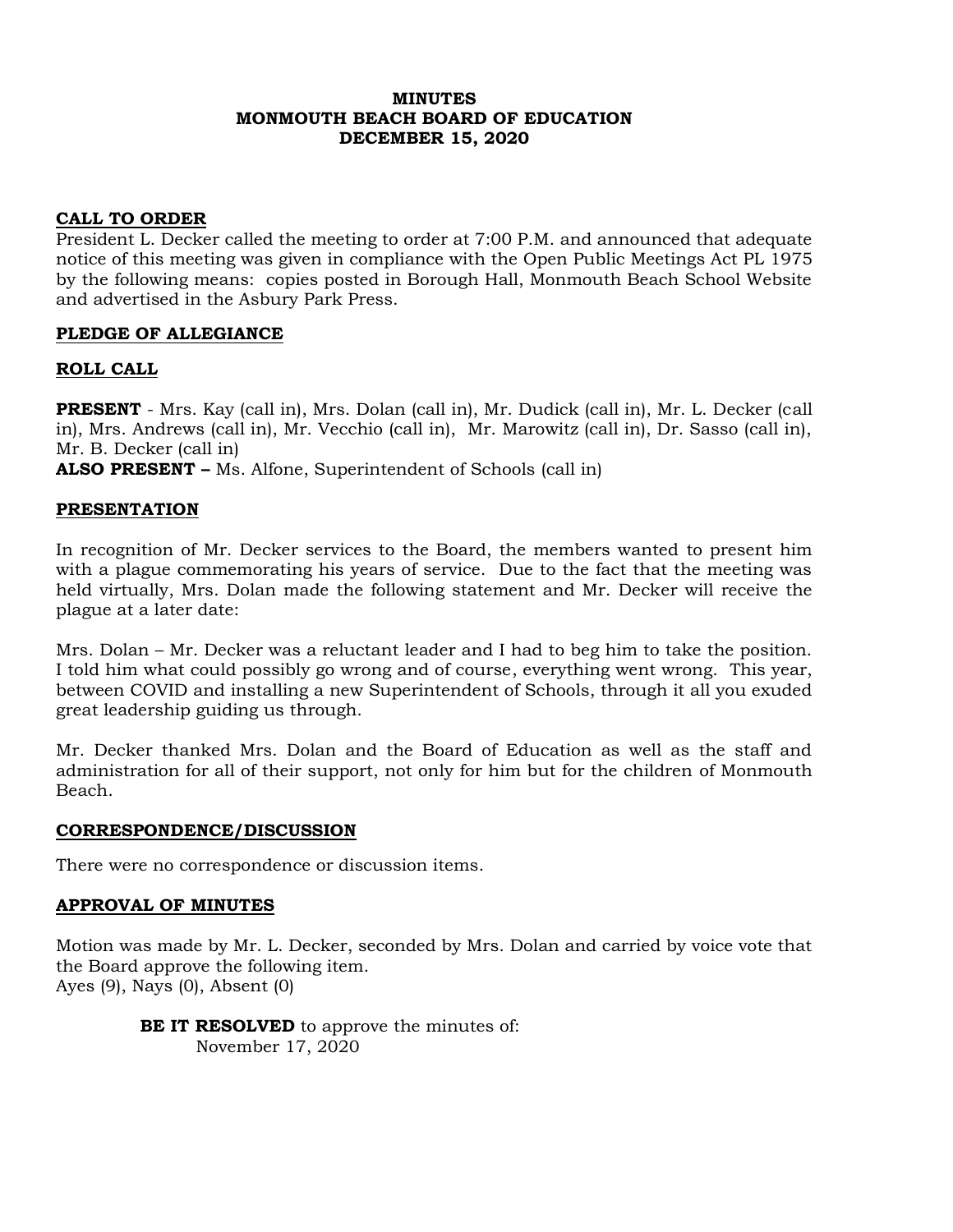# **SUPERINTENDENT'S REPORT**

# Comments from the Superintendent

# Update on Health and Safety

- ➢ Total count of cases 7 (5 adults, 2 student both asymptomatic).
- ➢ Quarantine of one cohort December 16, 2020 for return on January 4, 2021.
- ➢ Return to in-person scheduled for January 4, 2021 unless something drastically changes over the break.

# Storm Update/Weather Plan

- ➢ Nor'Easter forecasted for December 16 17, 2020.
- ➢ Major impact December 17, 2020.
- $\triangleright$  Flooding is the concern.
- ➢ Virtual schedule December 17, 2020 early release schedule.
- ➢ Chromebooks will be sent home on December 16, 2020 with PK 5 students.

# Holiday Parties; December 23, 2020

- $\triangleright$  All class parties from 11:15 A.M. 12:30 P.M.
- ➢ Snacks must be pre-wrapped and sent from home with students in the morning.
- ➢ Students will eat in the same venue they would typically eat lunch to ensure social distancing practices are maintained.

# Teacher of the Year for 2019 – 2020 Honored

- ➢ Committee convened.
- ➢ Community nomination process.
- $\triangleright$  Mrs. Rachel Kammerer 1<sup>st</sup> grade.

# Leo Decker – Thank You

- ➢ Thank you for the years of service.
- ➢ Plaque and honoring for time on the Board of Education.

# HIB Grade Reporting

- $\triangleright$  Total possible points 78.
- ➢ Points earned on self-assessment 68.
- $\triangleright$  Addressing the point deficits:
	- o School climate survey
		- o Training volunteers

Motion was made by Mr. L. Decker, seconded by Mrs. Dolan and carried by voice vote that the Board approve the following items (A - D). Ayes (9), Nays (0), Absent (0)

A. **BE IT RESOLVED** to approve the following statistical information:

| Preschool | 19 | Grade 3-1 | 12 | Grade 6-1 | 13 |
|-----------|----|-----------|----|-----------|----|
|           |    |           |    |           |    |
| K         | 19 | Grade 3-2 | 12 | Grade 6-2 | 12 |
| Grade 1-1 | 11 | Grade 4-1 | 14 | Grade 7-1 | 13 |
| Grade 1-2 | 11 | Grade 4-2 | 13 | Grade 7-2 | 13 |
| Grade 2-1 | 14 | Grade 5-1 | 14 | Grade 8-1 | 18 |
| Grade 2-2 | 16 | Grade 5-2 | 15 | Grade 8-2 | 18 |

# **Student Enrollment as of November 30, 2020 Total 257**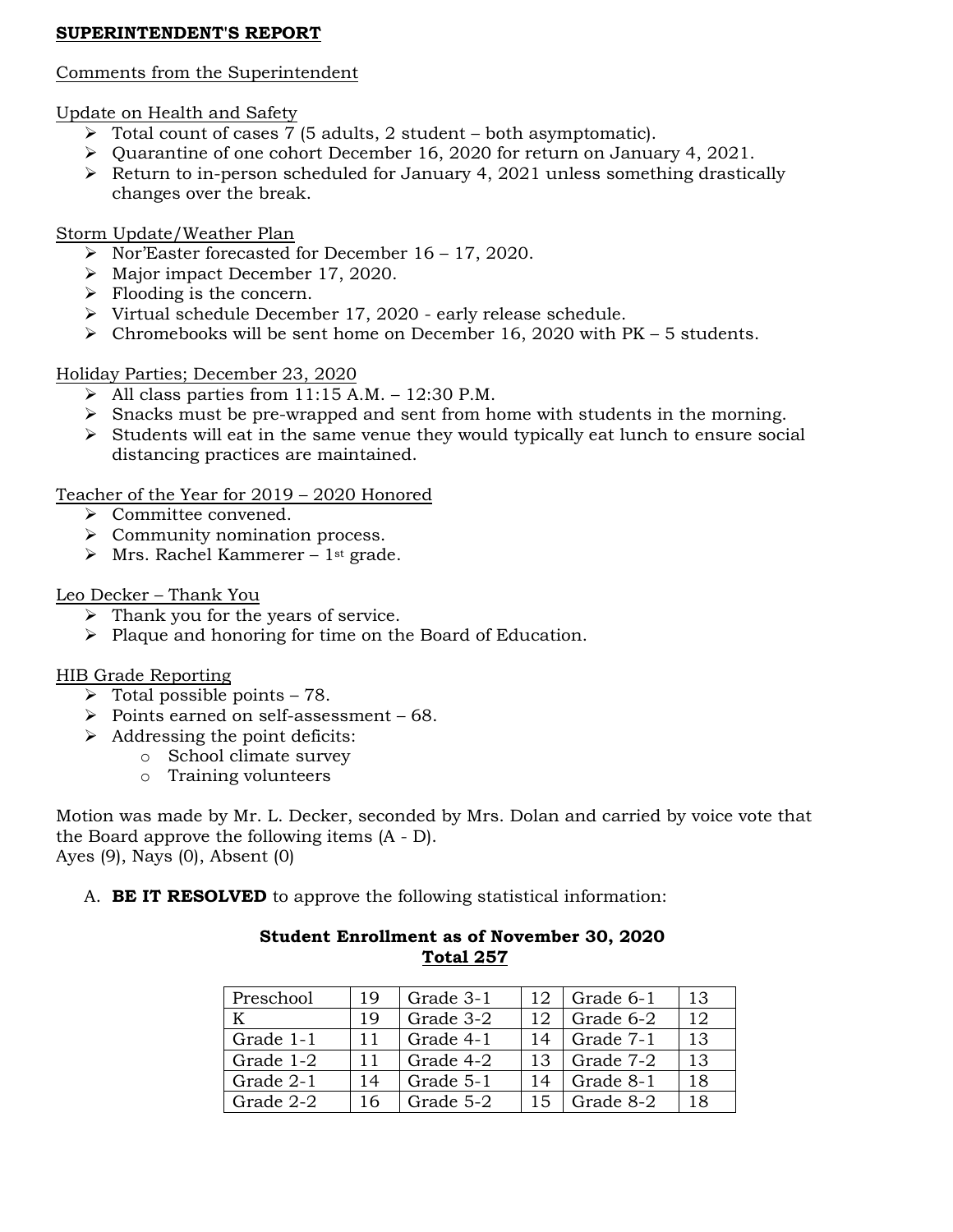### **SUPERINTENDENT'S REPORT (continued)**

A. **BE IT RESOLVED** to approve the following statistical information (continued):

# **Student Attendance Staff Attendance**

| September |       | $\vert$ 98.5%   February |  |
|-----------|-------|--------------------------|--|
| October   |       | 98.0% March              |  |
| November  | 97.0% | April                    |  |
| December  |       | May                      |  |
| January   |       | June                     |  |

| Stall Attendance |        |          |  |  |  |
|------------------|--------|----------|--|--|--|
| September        | 100.0% | February |  |  |  |
| October          | 90.0%  | March    |  |  |  |
| November         | 94.5%  | April    |  |  |  |
| December         |        | May      |  |  |  |
| January          |        | June     |  |  |  |

- B. Fire Drill December 9, 2020 @ 11:30 a.m. Security Drill – Lockdown – November 24, 2020 @ 9:35 a.m.
- C. Upon the recommendation of the Superintendent, **BE IT RESOLVED** to approve Amanda Mergner as the Affirmative Action Officer for the 2020-2021 school year.
- D. Upon the recommendation of the Superintendent, **BE IT RESOLVED** to approve the revised Comprehensive Equity Plan Statement of Assurance for the 2020- 2021 school year.

### **PTO PRESENTATION – Caroline Quattrochi**

Mrs. Quattrochi stated that the Green Team is selling baskets for \$30 that contain either household green cleaning products or organic food. She advised that anyone interested in purchasing a basket should contact Mrs. Umbs. Mrs. Quattrochi thanked all of the parents for their help with following protocol in keeping the children safe. She ended by thanking Mr. Decker for being a great leader during difficult times and stated that she is going to miss him.

# **PUBLIC DISCUSSION** - None

In compliance with Open Public Meetings Act PL 1975, Chapter 10:4-12 subsection b, - A public body may exclude the public only from that portion of a meeting at which the public body discusses any matter involving the employment, appointment, termination of employment, terms and conditions of employment evaluation of the performance of promotion or discipline of any specific prospective public officer or employees or current public offer or employee employed or appointed by the public body, unless all the individual employees or appointees whose rights could be adversely affected request in writing that such matter or matters be discussed at a public meeting. As per Board Bylaws, 0167, public participation in Board Meetings, such remarks are to be limited to five minutes duration. The Board of Education, though affording the opportunity for members of the public to comment will not engage and/or make remarks concerning matters of student confidentiality and/or matters of personnel wherein employees of the District have not been given notice of the Board's intent to discuss their terms and conditions of employment. Members of the public are reminded that though they are afforded the opportunity to address the Board, they are not given license to violate the laws of slander. Comments made by members of the public that are not in keeping with the orderly conduct of a public meeting will be asked to yield the floor and if they fail to do so may be subject to charges under New Jersey statues associated with disruption of a public meeting.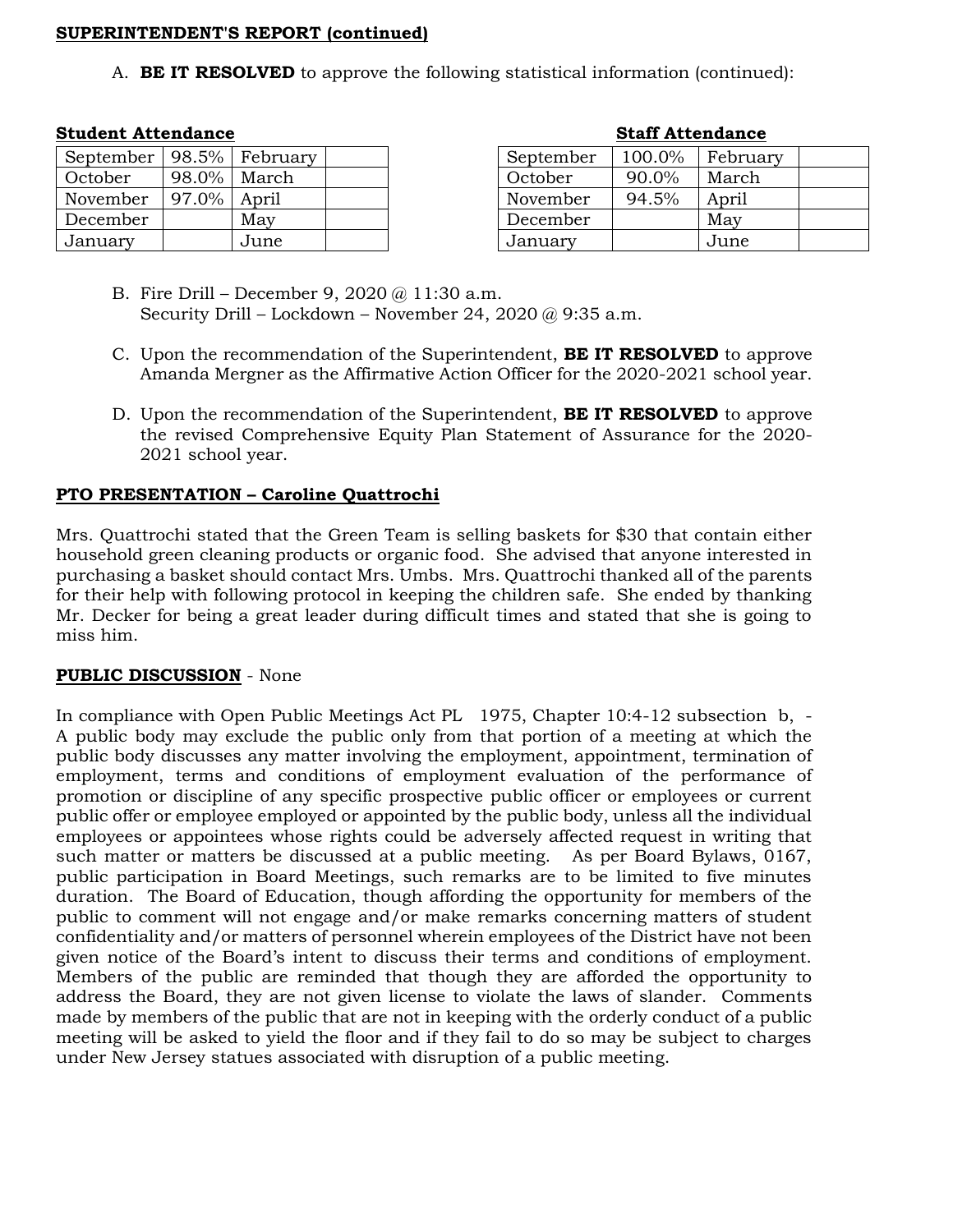### **FINANCE**

Chair: Ken Marowitz Joseph Vecchio, Karen Dolan, Vincent Sasso

Motion was made by Mr. L. Decker, seconded by Mr. Marowitz and carried by roll call vote that the Board approve the following item (A). Ayes (9), Nays (0), Absent (0)

A. **BE IT RESOLVED** to approve the following financial report

- December 2020 Bill List in the amount of \$137,965.56.
- Payroll Gross total for November 2020 in the amount of \$295,648.26.
- Report of Board Secretary November Report

| Fund 10 - |    | \$1,726,257.59 |
|-----------|----|----------------|
| Fund 20 - | S. | 0.00           |
| Fund 40 - | \$ | 0.00           |

- Monthly transfer report for November 2020.
- Pursuant to NJAC 6:l20-2.13(d), I certify as of November 30, 2020 no budgetary line item account has been over expended in violation of NJAC 6:20-22.13 (ad). I hereby certify that all of the above information is correct.
- Board Certification:

Pursuant to NJAC 6:20-2.3 (e), we certify that as of November 30, 2020, after review of the Secretary's Monthly Report and upon consultation with the appropriate district officials, that to the best of our knowledge, no major account or fund has been over expended in violation of NJAC 6A:23A-22.13(b) and that sufficient funds are available to meet the district's financial obligations for the remainder of the fiscal year.

Motion was made by Mr. L. Decker, seconded by Mr. Marowitz and carried by voice vote that the Board approve the following item (B). Ayes (9), Nays (0), Absent (0)

> B. **BE IT RESOLVED** to approve the submission of Monmouth Beach Project application to the New Jersey Office of school facility.

# **PERSONNEL**

Chair: Barbara Kay Boyd Decker, Chris Dudick, Melanie Andrews

Motion was made by Mr. L. Decker, seconded by Mrs. Kay and carried by voice vote that the Board approve the following item (A). Ayes (9), Nays (0), Absent (0)

> A. **BE IT RESOLVED** to approve Jason Vastano as a mentor to Maria DiSpigna for the 2020-2021 school year as detailed in the State Department of Education Teacher/Mentor program.

Motion was made by Mr. L. Decker, seconded by Mrs. Kay and carried by voice vote that the Board approve the following item (B). Ayes (9), Nays (0), Absent (0)

> B. **BE IT RESOLVED** to retroactively approve Linda Stafford to take a medical leave of absence using 30 sick days, effective from December 2, 2020 through February 18, 2021 and then continue with an unpaid leave of absence thereafter until further notice.